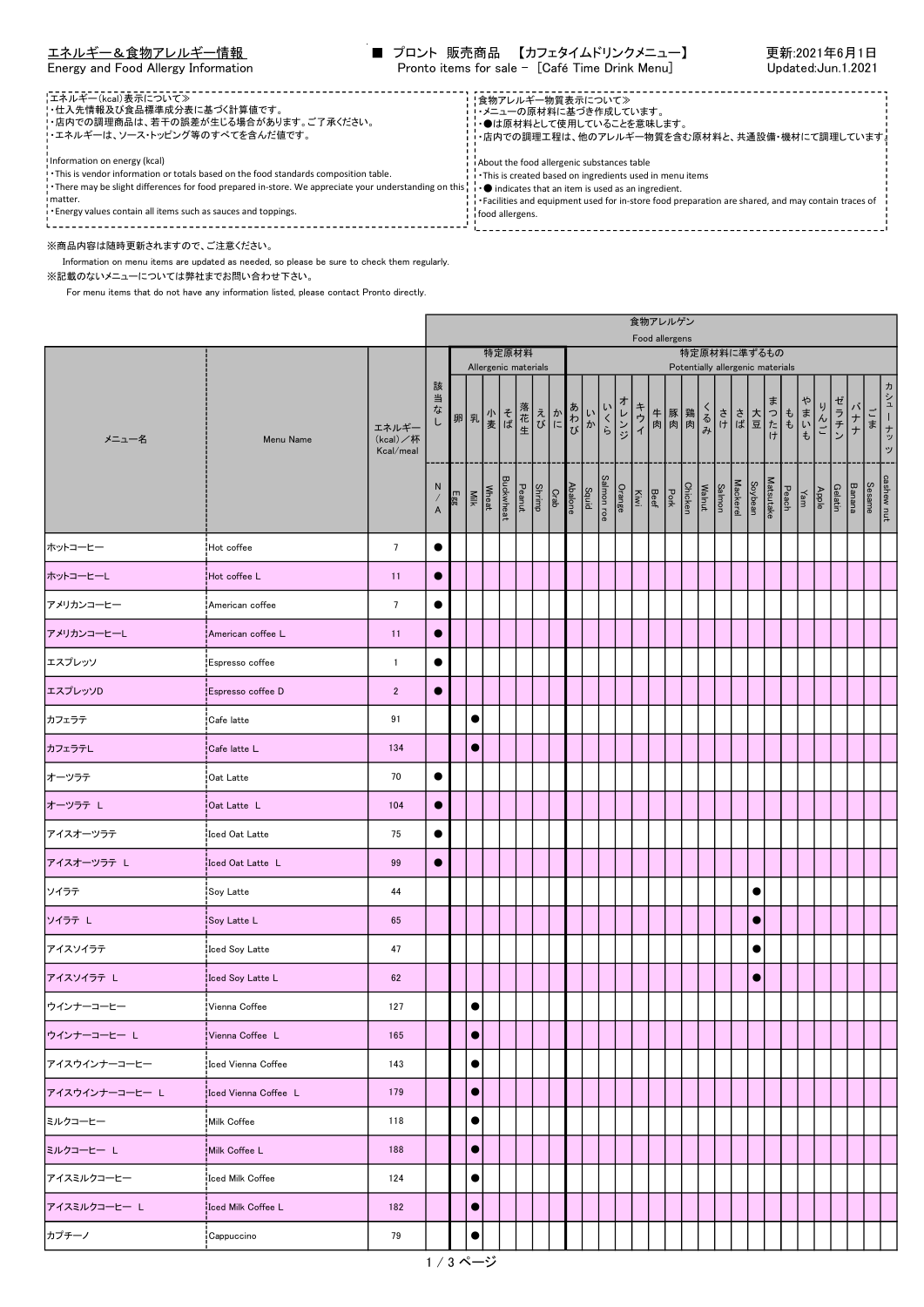| エネルギー&食物アレルギー情報 |  |  |
|-----------------|--|--|
|                 |  |  |

|  |  |  |  | Energy and Food Allergy Informatio |
|--|--|--|--|------------------------------------|
|--|--|--|--|------------------------------------|

| 【エネルギー(kcal)表示について≫<br>!・仕入先情報及び食品標準成分表に基づく計算値です。<br>!・店内での調理商品は、若干の誤差が生じる場合があります。ご了承ください。<br>!エネルギーは、ソース・トッピング等のすべてを含んだ値です。                                                                                                                                                                                                                                            | ‼食物アレルギー物質表示について≫<br>・・メニューの原材料に基づき作成しています。<br>・・●は原材料として使用していることを意味します。<br>・店内での調理工程は、他のアレルギー物質を含む原材料と、共通設備・機材にて調理しています。                                                                                                         |  |
|-------------------------------------------------------------------------------------------------------------------------------------------------------------------------------------------------------------------------------------------------------------------------------------------------------------------------------------------------------------------------|-----------------------------------------------------------------------------------------------------------------------------------------------------------------------------------------------------------------------------------|--|
| Information on energy (kcal)<br>. This is vendor information or totals based on the food standards composition table.<br>. There may be slight differences for food prepared in-store. We appreciate your understanding on this ; i . ● indicates that an item is used as an ingredient.<br>I matter.<br>. Energy values contain all items such as sauces and toppings. | i About the food allergenic substances table<br>This is created based on ingredients used in menu items<br>Facilities and equipment used for in-store food preparation are shared, and may contain traces of<br>i food allergens. |  |
| ※商品内容は随時更新されますので、ご注意ください。                                                                                                                                                                                                                                                                                                                                               |                                                                                                                                                                                                                                   |  |

Information on menu items are updated as needed, so please be sure to check them regularly.

※記載のないメニューについては弊社までお問い合わせ下さい。

For menu items that do not have any information listed, please contact Pronto directly.

|                               |                         |                                |                                                                                              |     |               |                                                     |       |  |                     |     |      |     | 食物アレルゲン<br>Food allergens                   |  |     |                              |         |                                                 |                                    |      |     |         |                  |    |                 |
|-------------------------------|-------------------------|--------------------------------|----------------------------------------------------------------------------------------------|-----|---------------|-----------------------------------------------------|-------|--|---------------------|-----|------|-----|---------------------------------------------|--|-----|------------------------------|---------|-------------------------------------------------|------------------------------------|------|-----|---------|------------------|----|-----------------|
|                               |                         |                                |                                                                                              |     |               | 特定原材料<br>Allergenic materials                       |       |  |                     |     |      |     |                                             |  |     |                              |         | 特定原材料に準ずるもの<br>Potentially allergenic materials |                                    |      |     |         |                  |    |                 |
| メニュー名                         | Menu Name               | エネルギー<br>(kcal)/杯<br>Kcal/meal | 該<br>当<br>な<br>し                                                                             |     |               |                                                     | えかわかび |  | いか                  | いくら | オレンジ | キウイ | 牛豚鶏肉                                        |  | くるみ |                              |         | さき 大豆 けいしょう しょうたい                               | $t$                                | やまいも | りんご | ゼラチン    | バナナ              | ごま | ヵ<br>シューナッ<br>ッ |
|                               |                         |                                | N<br>$\hspace{0.025cm}\rule{0.7pt}{0.1ex}\hspace{0.025cm}\hspace{0.025cm}$<br>$\overline{A}$ | Egg | Wheat<br>Milk | Abalone<br>Crab<br>Peanut<br>Buckwheat<br>Buckwheat |       |  | Salmon roe<br>Squid |     |      |     | Chicken<br>Pork<br>Beef<br>Orange<br>Orange |  |     | Mackerel<br>Salmon<br>Walnut | Soybean |                                                 | Apple<br>Yam<br>Peach<br>Matsutake |      |     | Gelatin | Sesame<br>Banana |    | cashew nut      |
| カプチーノ L                       | Cappuccino L            | 110                            |                                                                                              |     | $\bullet$     |                                                     |       |  |                     |     |      |     |                                             |  |     |                              |         |                                                 |                                    |      |     |         |                  |    |                 |
| カフェモカ                         | Caffe mocha             | 210                            |                                                                                              |     | $\bullet$     |                                                     |       |  |                     |     |      |     |                                             |  |     |                              |         |                                                 |                                    |      |     |         |                  |    |                 |
| カフェモカ L                       | Caffe mocha L           | 274                            |                                                                                              |     | $\bullet$     |                                                     |       |  |                     |     |      |     |                                             |  |     |                              |         |                                                 |                                    |      |     |         |                  |    |                 |
| アイスコーヒー                       | Iced coffee             | 6                              | $\bullet$                                                                                    |     |               |                                                     |       |  |                     |     |      |     |                                             |  |     |                              |         |                                                 |                                    |      |     |         |                  |    |                 |
| アイスコーヒーL                      | Iced coffee L           | 9                              |                                                                                              |     |               |                                                     |       |  |                     |     |      |     |                                             |  |     |                              |         |                                                 |                                    |      |     |         |                  |    |                 |
| アイスカフェラテ                      | Iced cafe latte         | 97                             |                                                                                              |     | $\bullet$     |                                                     |       |  |                     |     |      |     |                                             |  |     |                              |         |                                                 |                                    |      |     |         |                  |    |                 |
| アイスカフェラテ L                    | Iced cafe latte L       | 128                            |                                                                                              |     | $\bullet$     |                                                     |       |  |                     |     |      |     |                                             |  |     |                              |         |                                                 |                                    |      |     |         |                  |    |                 |
| アイスカフェモカ                      | Iced cafe mocha         | 284                            |                                                                                              |     | $\bullet$     |                                                     |       |  |                     |     |      |     |                                             |  |     |                              |         |                                                 |                                    |      |     |         |                  |    |                 |
| アイスカフェモカ L                    | Iced cafe mocha L       | 357                            |                                                                                              |     | $\bullet$     |                                                     |       |  |                     |     |      |     |                                             |  |     |                              |         |                                                 |                                    |      |     |         |                  |    |                 |
| ダージリンティー                      | Darjeeling Tea          | 3                              |                                                                                              |     |               |                                                     |       |  |                     |     |      |     |                                             |  |     |                              |         |                                                 |                                    |      |     |         |                  |    |                 |
| ロイヤルミルクティー                    | Royal Milk Tea          | 150                            |                                                                                              |     | $\bullet$     |                                                     |       |  |                     |     |      |     |                                             |  |     |                              |         |                                                 |                                    |      |     |         |                  |    |                 |
| マサラチャイ                        | Masala Chai             | 167                            |                                                                                              |     | $\bullet$     |                                                     |       |  |                     |     |      |     |                                             |  |     |                              |         |                                                 |                                    |      |     |         |                  |    |                 |
| アイスアールグレイティー(ストレート) ilced Tea |                         | $\overline{2}$                 | $\bullet$                                                                                    |     |               |                                                     |       |  |                     |     |      |     |                                             |  |     |                              |         |                                                 |                                    |      |     |         |                  |    |                 |
| アイスアールグレイティー(ストレート)           | Iced Tea L              | 3                              | $\bullet$                                                                                    |     |               |                                                     |       |  |                     |     |      |     |                                             |  |     |                              |         |                                                 |                                    |      |     |         |                  |    |                 |
| アイスロイヤルミルクティー                 | Iced royal milk tea     | 64                             |                                                                                              |     | $\bullet$     |                                                     |       |  |                     |     |      |     |                                             |  |     |                              |         |                                                 |                                    |      |     |         |                  |    |                 |
| アイスロイヤルミルクティーし                | Iced royal milk tea L   | 91                             |                                                                                              |     | $\bullet$     |                                                     |       |  |                     |     |      |     |                                             |  |     |                              |         |                                                 |                                    |      |     |         |                  |    |                 |
| アイスマサラチャイ                     | Iced Masala Chai        | 143                            |                                                                                              |     |               |                                                     |       |  |                     |     |      |     |                                             |  |     |                              |         |                                                 |                                    |      |     |         |                  |    |                 |
| アイスマサラチャイ L                   | Iced Masala Chai L      | 214                            |                                                                                              |     | $\bullet$     |                                                     |       |  |                     |     |      |     |                                             |  |     |                              |         |                                                 |                                    |      |     |         |                  |    |                 |
| グリーンルイボスフルーツティー               | Green Rooibos Fruit Tea | $\mathbf 0$                    | $\bullet$                                                                                    |     |               |                                                     |       |  |                     |     |      |     |                                             |  |     |                              |         |                                                 |                                    |      |     |         |                  |    |                 |
| ホットミルク                        | Milk                    | 108                            |                                                                                              |     | $\bullet$     |                                                     |       |  |                     |     |      |     |                                             |  |     |                              |         |                                                 |                                    |      |     |         |                  |    |                 |
| ホットミルクL                       | Milk L                  | 156                            |                                                                                              |     | $\bullet$     |                                                     |       |  |                     |     |      |     |                                             |  |     |                              |         |                                                 |                                    |      |     |         |                  |    |                 |
| アイスミルク                        | Iced milk               | 114                            |                                                                                              |     | $\bullet$     |                                                     |       |  |                     |     |      |     |                                             |  |     |                              |         |                                                 |                                    |      |     |         |                  |    |                 |
| アイスミルクレ                       | Iced milk L             | 162                            |                                                                                              |     | $\bullet$     |                                                     |       |  |                     |     |      |     |                                             |  |     |                              |         |                                                 |                                    |      |     |         |                  |    |                 |
| 抹茶クリームラテ                      | Matcha Cream Latte      | 171                            |                                                                                              |     | $\bullet$     |                                                     |       |  |                     |     |      |     |                                             |  |     |                              |         |                                                 |                                    |      |     |         |                  |    |                 |
| 抹茶クリームラテ L                    | Matcha Cream Latte L    | 236                            |                                                                                              |     | $\bullet$     |                                                     |       |  |                     |     |      |     |                                             |  |     |                              |         |                                                 |                                    |      |     |         |                  |    |                 |